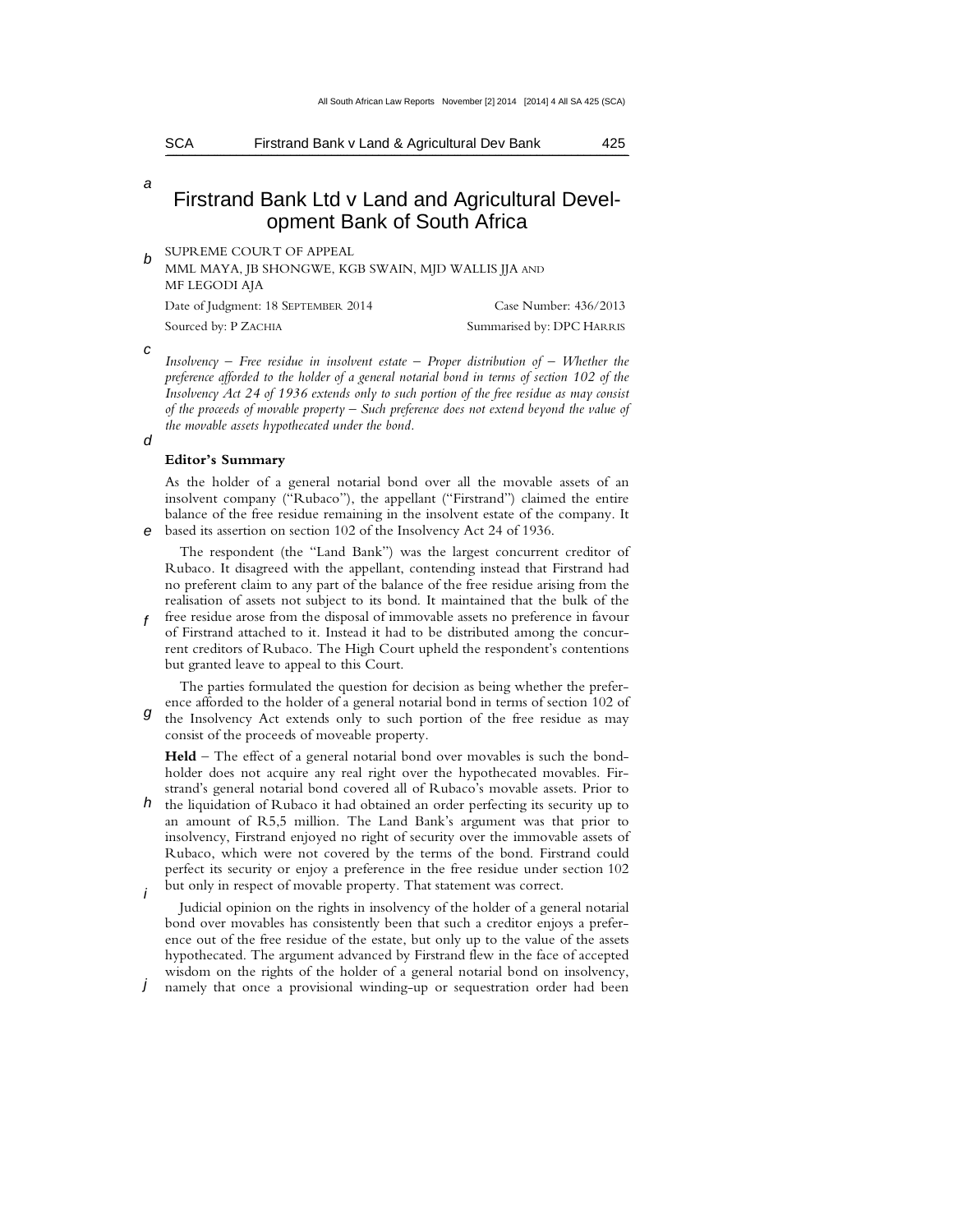#### 426 All South African Law Reports  $\mathcal{L} = \mathcal{L} = \{ \mathcal{L} = \mathcal{L} = \mathcal{L} = \mathcal{L} = \mathcal{L} = \mathcal{L} = \mathcal{L} = \mathcal{L} = \mathcal{L} = \mathcal{L} = \mathcal{L} = \mathcal{L} = \mathcal{L} = \mathcal{L} = \mathcal{L} = \mathcal{L} = \mathcal{L} = \mathcal{L} = \mathcal{L} = \mathcal{L} = \mathcal{L} = \mathcal{L} = \mathcal{L} = \mathcal{L} = \mathcal{L} = \mathcal{L} = \mathcal{L} = \mathcal{L} = \mathcal{L} = \$

a granted the position of all creditors and their rights to claim that they enjoyed a security over assets or a preference in the liquidation and distribution of the assets of the estate was frozen.

notarial bond would acquire on liquidation greater rights than it enjoyed at the  $\,$  b In interpreting section 102, the Court concluded that the effect of the interpretation contended for by Firstrand would be that the holder of a general date of liquidation and its security would be enhanced. That was not a sensible construction of the section.

Answering the question posed by the parties, as referred to above, in the affirmative, the Court found for the Land Bank.

#### **Notes**

c

d

For Insolvency see:

- *LAWSA* Second Edition (Vol 11, paras 199–387)
- PM Meskin, B Galgut, JA Kunst, PAM Magid, DA Burdette and A Boraine *Insolvency Law and its operation in winding-up* Durban LexisNexis 2012

#### **Cases referred to in judgment**

| Adolph Mosenthal and Company v The Master and Feinberg's Trustees               |                |   |
|---------------------------------------------------------------------------------|----------------|---|
|                                                                                 |                |   |
| B Ebrahim Ismail & Co v Khan's Trustee 1930 NPD $136$ – Referred to  433        |                |   |
| Barclays National Bank Ltd and another v Natal Fire Extinguishers Manufacturing |                | e |
|                                                                                 |                |   |
| Bothma-Batho Transport (Edms) Bpk v S Bothma & Seun Transport (Edms) Bpk        |                |   |
| [2014] 1 All SA 517 (2014 (2) SA 494) (SCA) - Referred to  436                  |                |   |
|                                                                                 |                |   |
| Contract Forwarding (Pty) Ltd v Chesterfin (Pty) Ltd and others                 |                |   |
| [2003] 1 All SA 267 (2003 (2) SA 253) (SCA) - Referred to  428                  | $\mathbf{f}$   |   |
| Cooper NO en andere v Die Meester en 'n ander [1992] 2 All SA 20                |                |   |
| $(1992 (3)$ SA 60) $(A)$ – <b>Referred to</b>                                   |                |   |
| Gainsford NO and others v Tanzer Transport (Pty) Ltd; Gainsford NO and          |                |   |
| others v Tanzer Transport (Pty) Ltd and others [2014] 3 All SA 21               |                |   |
|                                                                                 | g              |   |
| Geyser NO v Fuhri $[1980]$ 1 All SA 99                                          |                |   |
|                                                                                 |                |   |
| Grand Hotel and Theatre Co Ltd Liquidation, Ex parte                            |                |   |
|                                                                                 |                |   |
| Hare v Trustee of Heath (1884-1885) 3 SC 32 - Referred to 430                   |                |   |
| Insolvent Estate AR Cunningham (1908) 29 NLR $469$ – Referred to  430 h         |                |   |
| International Shipping Co (Pty) Ltd v Affinity (Pty) Ltd and another            |                |   |
| [1983] 3 All SA 231 (1983 (1) SA 79) (C) - Referred to  433                     |                |   |
| Natal Joint Municipal Pension Fund v Endumeni Municipality                      |                |   |
| [2012] 2 All SA 262 (2012 (4) SA 593) (SCA) - Referred to  436                  |                |   |
| Ninian & Lester (Pty) Ltd v Perry NO [1991] 1 All SA 50                         |                |   |
|                                                                                 | $\overline{I}$ |   |
|                                                                                 |                |   |
| Sarwill Agencies (Pty) Ltd v Jordaan NO [1975] 2 All SA 289                     |                |   |
| $(1975 (1)$ SA 938) $(T)$ – <b>Referred to</b><br>438                           |                |   |
| South African Airways (Pty) Ltd v Aviation Union of South Africa and others     |                |   |
| [2011] 3 All SA 72 (2011 (3) SA 148) (SCA) – Referred to  436 <i>j</i>          |                |   |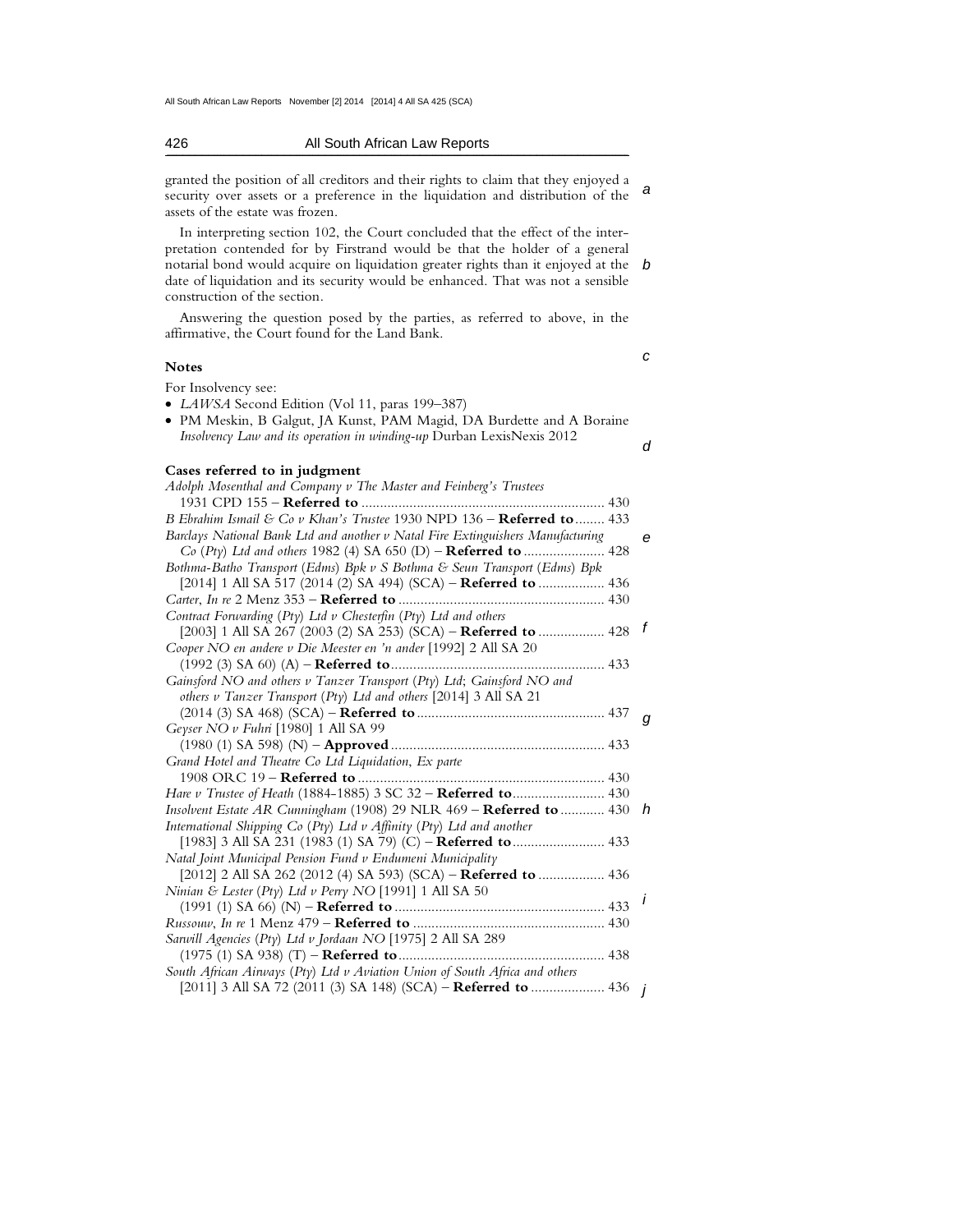| <b>SCA</b> | Firstrand Bank v Land & Agricultural Dev Bank                |  |
|------------|--------------------------------------------------------------|--|
|            | a Vrede Koöp Landboumaatskappy Bpk v Uys [1964] 2 All SA 499 |  |
|            |                                                              |  |
|            | Ward v Barrett NO and another NO [1963] 2 All SA 597         |  |
|            |                                                              |  |

b

#### **Judgment**

# **WALLIS JA:**

- c d e f [1] This is a case about money. More particularly it is about the proper disposition of the balance of the free residue remaining in the insolvent estate of Rubaco Boerdery (Edms) Bpk ("Rubaco"). The appellant, Firstrand Bank Ltd ("Firstrand"), claimed the entire balance of the free residue as the holder of a general notarial bond over all the movable assets of Rubaco. It said that this was the effect of section 102 of the Insolvency Act 24 of 1936 (the "1936 Act"). The liquidators, who have played no part in this litigation, agreed and in the Second and Final Liquidation and Distribution Account awarded Firstrand the whole of the free residue after paying prior preferent claims. The respondent, the Land and Agricultural Development Bank of South Africa (the "Land Bank"), which was the largest concurrent creditor of Rubaco, disagreed. It said that Firstrand had no preferent claim to any part of the balance of the free residue arising from the realisation of assets not subject to its bond. As the bulk of the free residue arose from the disposal of immovable assets no preference in favour of Firstrand attached to it. Instead it had to be distributed among the concurrent creditors of Rubaco, including Firstrand. An objection it lodged with the Master was rejected but a review to the High Court in terms of section 151 of the 1936 Act succeeded. Tuchten J upheld the respondent's contentions and gave leave to appeal to this Court.
	- [2] The parties formulated the question for decision as being:

"Whether the preference afforded to the holder of a general notarial bond in terms of Section 102 of the Insolvency Act, 24 of 1936 extends only to such portion of the free residue as may consist of the proceeds of moveable property?"

 Firstrand said that we should answer this in the negative and the Land Bank argued for a positive answer. Before addressing it something must be said about the order granted by the court below. It read as follows:

- "1. That it is declared that the fourth respondent is not entitled to any allocation from the free residue of Rubaco Boerdery (Pty) Limited (in liquidation) ('Rubaco') in excess of the value of the nett proceeds of the goods mortgaged under notarial bond BN20986/97 (at pp22-32 of the papers) less the amount awarded to the fourth respondent as a secured creditor in relation to such goods.
- 2. That for avoidance of doubt, it is declared that because the fourth respondent was awarded, as a secured creditor, the value of the full nett proceeds of such goods, the fourth respondent is accordingly entitled to no allocation at all from the free residue of Rubaco.
	- 3. That the decision of the first respondent on 01 August 2011, in terms of which the first respondent rejected the objection by the applicant to the allocation of the amount of R1 905 836.76 in the free residue of
- 
- g

h

i

j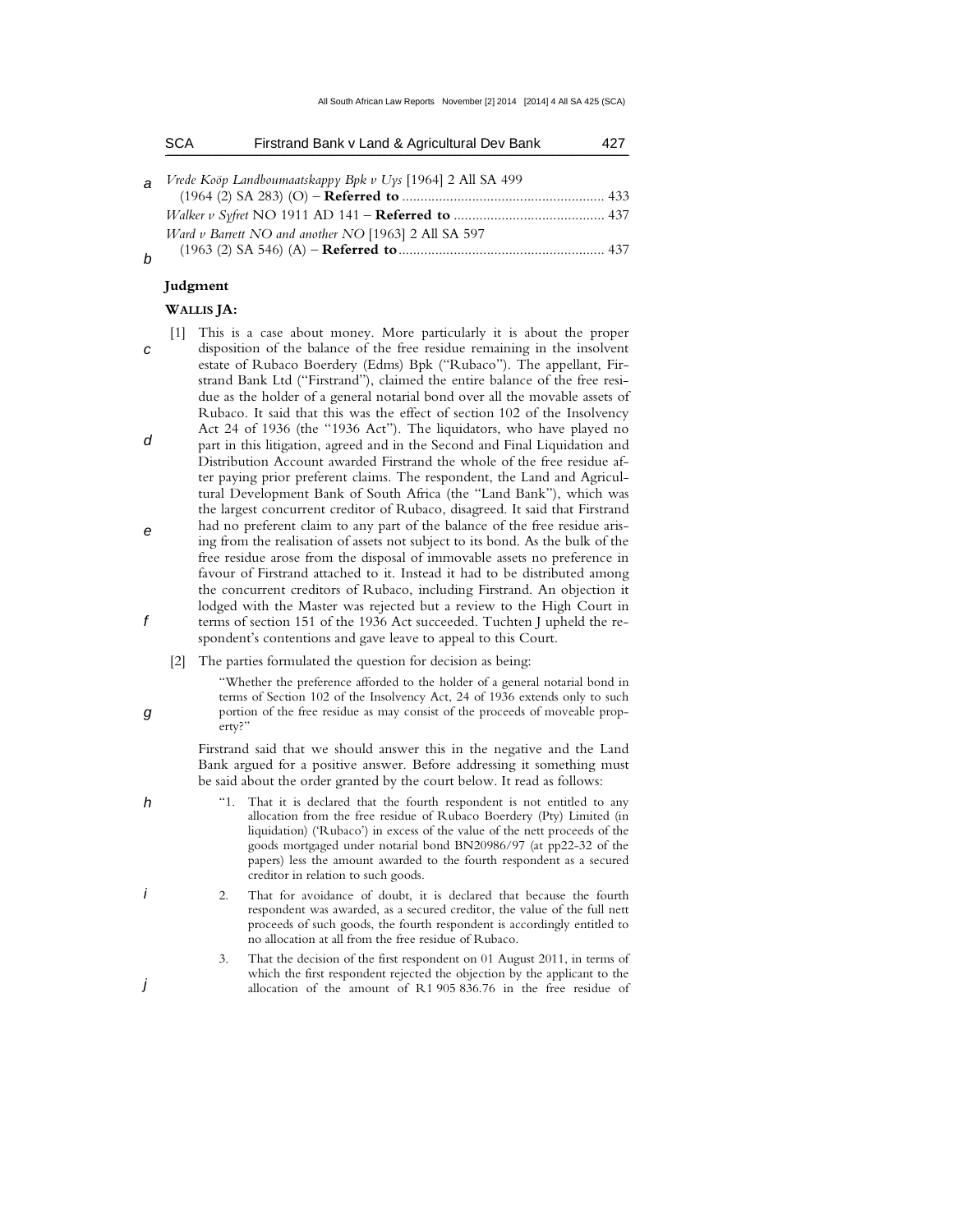| 428 | All South African Law Reports                                                                 |  |  |  |  |  |  |  |
|-----|-----------------------------------------------------------------------------------------------|--|--|--|--|--|--|--|
|     | Rubaco to the fourth respondent as a preferred creditor, is hereby<br>reviewed and set aside. |  |  |  |  |  |  |  |

- 4. That the objection of the first respondent is upheld. The amount of R1 905 836.76 in the free residue of Rubaco must be distributed among the concurrent creditors of Rubaco.
- b 5. That the second and third respondents are directed to revise their second and final liquidation account of Rubaco in accordance with this order.
- 6. That the fourth respondent must pay the applicant's costs which are to include the costs of both senior and junior counsel."

paragraphs 2 and 4 directed that Firstrand should receive no preference to  $c$ d Paragraph 1 was a declaratory order in accordance with the Land Bank's contentions and paragraph 3 set aside the Master's decision. However, any part of the free residue. This was incorrect. A portion of the free residue clearly arose from the disposal of movable assets subject to Firstrand's bond and it was entitled to a preference in relation to that portion. Furthermore, on any basis Firstrand would also be a concurrent creditor and entitled to share in the free residue after all preferent claims had been satisfied. Even if the Land Bank's contentions are upheld that must be corrected.

solvency than it enjoyed by way of security while Rubaco was a trading  $e$ f [3] The Land Bank's argument rested on three pillars. First, the effect of Firstrand having the preference that it claimed would afford it greater rights in the winding up and distribution of the estate of Rubaco on inentity. This was contrary to the principle that on insolvency a *concursus creditorum* comes into existence fixing both the claims against the insolvent estate and the security that creditors enjoy. Second, clear *dicta* from five different courts, including this Court, supported the Land Bank's contentions. Third, those contentions accorded with the views expressed, with but one exception, in the leading textbooks on the law of insolvency published since the enactment of the 1936 Act. Cumulatively, that was a powerful argument in its favour and it found favour with the court below. Against that Firstrand contended that the language of section 102 of the 1936 Act pointed to the opposite conclusion.

#### **Background**

 $\frac{1}{2}$  ,  $\frac{1}{2}$  ,  $\frac{1}{2}$  ,  $\frac{1}{2}$  ,  $\frac{1}{2}$  ,  $\frac{1}{2}$  ,  $\frac{1}{2}$  ,  $\frac{1}{2}$  ,  $\frac{1}{2}$  ,  $\frac{1}{2}$  ,  $\frac{1}{2}$  ,  $\frac{1}{2}$  ,  $\frac{1}{2}$  ,  $\frac{1}{2}$  ,  $\frac{1}{2}$  ,  $\frac{1}{2}$  ,  $\frac{1}{2}$  ,  $\frac{1}{2}$  ,  $\frac{1$ 

h [4] The effect of a general notarial bond over movables is clear in all respects, save that in issue in this appeal. The bondholder does not acquire any real right over the hypothecated movables. There is nothing to prevent the owner dealing freely therewith and the bondholder may not pursue them into the hands of a third party or prevent their attachment in execution. Under the perfection clause that is a common feature of such bonds, the bondholder will be entitled to take possession of the movables and thereby constitute a pledge over the movables. When that happens the bondholder acquires a real right of security over the movables.<sup>1</sup>

j

g

i

 <sup>1</sup> *Contract Forwarding* (*Pty*) *Ltd v Chesterfin* (*Pty*) *Ltd and others* 2003 (2) SA 253 (SCA) paras [3] and [4] [also reported at [2003] 1 All SA 267 (SCA) – Ed]; See also *Barclays National Bank Ltd and another v Natal Fire Extinguishers Manufacturing Co* (*Pty*) *Ltd and others* 1982 (4) SA 650 (D) at 655H–656D.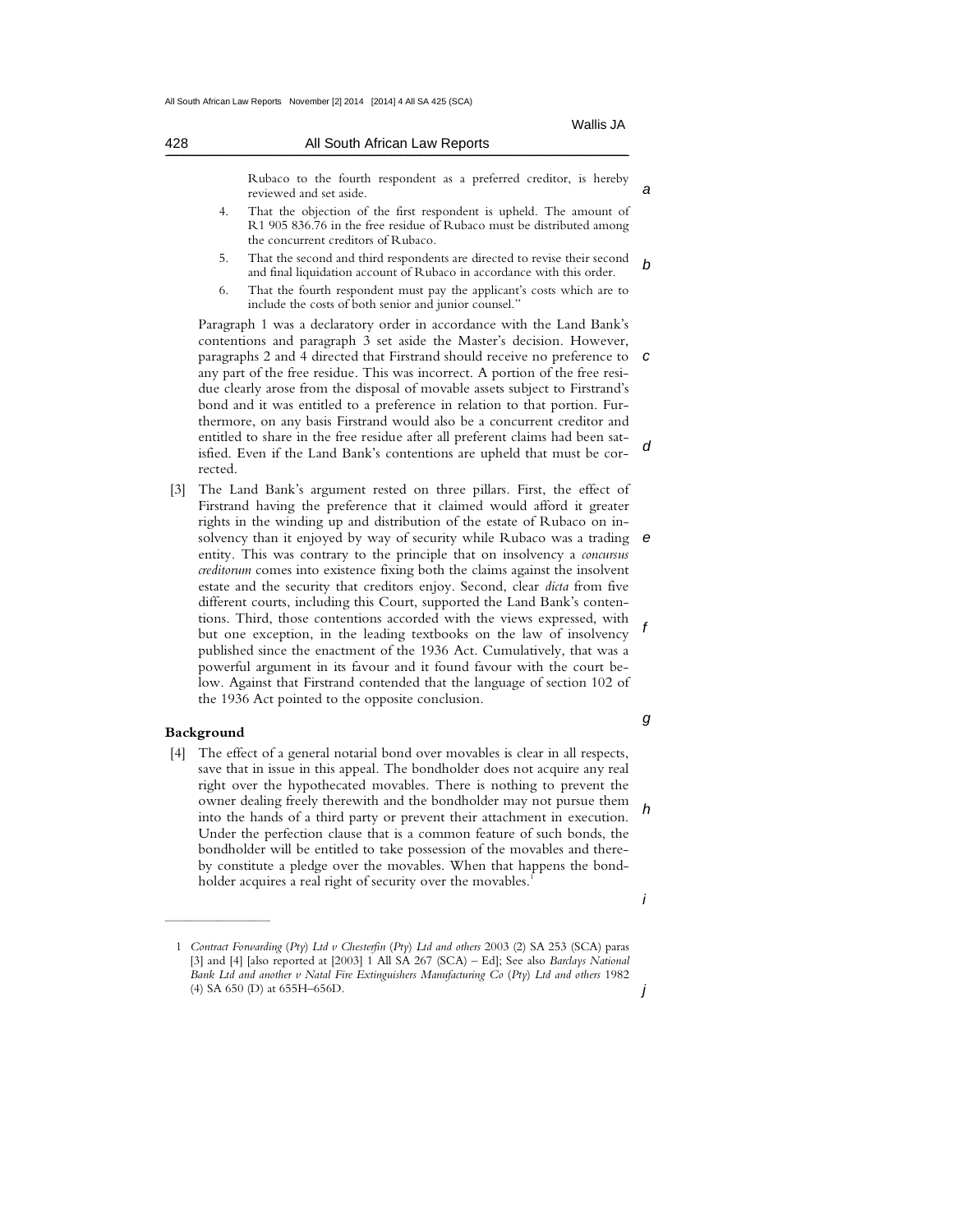| Wallis JA  |                                               |     |
|------------|-----------------------------------------------|-----|
| <b>SCA</b> | Firstrand Bank v Land & Agricultural Dev Bank | 429 |

- a [5] Firstrand's general notarial bond covered all of Rubaco's movable assets. Prior to the liquidation of Rubaco it had obtained an order perfecting its security up to an amount of R5,5 million. We do not know why it was limited to that amount as the limit of the bond was greater than that. Pursuant to that order the sheriff attached certain movables thereby convert-
- b c ing Firstrand's security into a pledge in respect of the items attached. When Rubaco was liquidated, Firstrand was therefore a secured creditor in respect of those assets.<sup>2</sup> In terms of section 83 of the 1936 Act they were realised and the proceeds paid to Firstrand in terms of encumbered asset account number 1, which formed part of the Second and Final Liquidation and Distribution Account. However, that left an amount of some R3,8 million owing to Firstrand. The free residue in the estate, after
- d meeting disbursements, expenses and certain prior preferences, amounted to a little more than R1,9 million. Firstrand claimed to be entitled to all of this because section 102 of the 1936 Act provides that "any balance of the free residue shall be applied in the payment of any claims proved against the estate in question which were secured by a general mortgage bond". It said that the bond secured its entire claim and, accordingly, that it was entitled to the entire balance of the free residue.
- e f [6] Although it initially contended that, because Firstrand had perfected its security prior to Rubaco's liquidation, it no longer had any claim against the free residue, whether a preferent or a concurrent claim, the Land Bank abandoned that stance. It accepted in argument in this Court that Firstrand was entitled to be paid out of the free residue as a preferent creditor to the extent that its claim was secured by its general notarial bond over movables. It also accepted that any balance owing thereafter was a concurrent claim. However, it said that Firstrand's bond only covered the movable assets of Rubaco and therefore its security for its claim was limited to the proceeds of those assets. The preference given by section 102 therefore only applied to that part of the free residue derived from the disposal of movable assets. As the bulk of the free residue came from assets not subject to that security its claim was to that extent both unsecured and not entitled to any preference.
- g h [7] These contrasting contentions can best be illustrated by examining the sources of the free residue in the estate. Most of it arose from the disposal of immovable assets not covered by the bond, namely registered mineral rights<sup>3</sup> and two erven mortgaged to the Standard Bank and sold for amounts exceeding the balance outstanding on the mortgage bonds. Together these accounted for nearly R2 780 000. The only part of the free
- i residue flowing from the disposal of movables was R222 000 from the sale of livestock. The balance of some R645 000 represented interest on the investment of these amounts prior to the Second and Final Liquidation and Distribution Account. In total before any distribution the free residue came to somewhere between R3,6 and R3,7 million. The costs of sequestration, which enjoyed a prior preference in terms of

 $\frac{1}{2}$  ,  $\frac{1}{2}$  ,  $\frac{1}{2}$  ,  $\frac{1}{2}$  ,  $\frac{1}{2}$  ,  $\frac{1}{2}$  ,  $\frac{1}{2}$  ,  $\frac{1}{2}$  ,  $\frac{1}{2}$  ,  $\frac{1}{2}$  ,  $\frac{1}{2}$  ,  $\frac{1}{2}$  ,  $\frac{1}{2}$  ,  $\frac{1}{2}$  ,  $\frac{1}{2}$  ,  $\frac{1}{2}$  ,  $\frac{1}{2}$  ,  $\frac{1}{2}$  ,  $\frac{1$ 

 <sup>2</sup> See the definition of "security" in s 2 of the Act.

j 3 Such rights fall within the definition of immovable property in s 2 of the 1936 Act.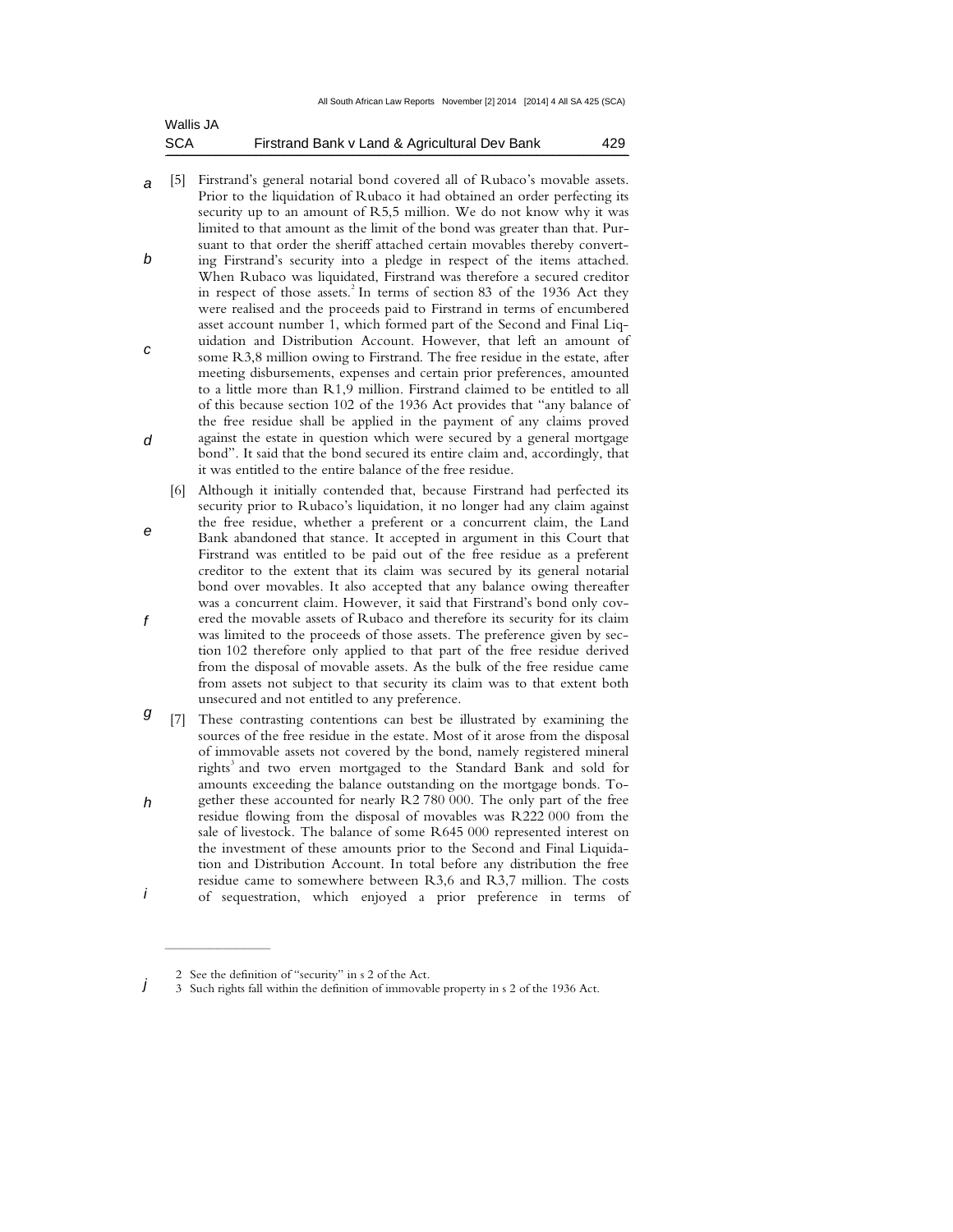430 All South African Law Reports  $\mathcal{L} = \mathcal{L} = \{ \mathcal{L} = \mathcal{L} = \mathcal{L} = \mathcal{L} = \mathcal{L} = \mathcal{L} = \mathcal{L} = \mathcal{L} = \mathcal{L} = \mathcal{L} = \mathcal{L} = \mathcal{L} = \mathcal{L} = \mathcal{L} = \mathcal{L} = \mathcal{L} = \mathcal{L} = \mathcal{L} = \mathcal{L} = \mathcal{L} = \mathcal{L} = \mathcal{L} = \mathcal{L} = \mathcal{L} = \mathcal{L} = \mathcal{L} = \mathcal{L} = \mathcal{L} = \mathcal{L} = \$ 

a section 97 of the 1936 Act, and some other prior preferences, came to a little over R1,75 million, leaving some R1,9 million available for distribution.

- that arising from the disposal of immovables in the ratio that each con- $b$ c d [8] The Land Bank contended that the accrued interest should be apportioned between the free residue arising from the disposal of movables and tributed to the free residue. It said that the amounts paid from the free residue that enjoyed a prior preference to that under section 102 should similarly be apportioned between these two sources. The effect in round numbers would be that Firstrand would enjoy a preference in relation to about one-fifteenth of the free residue<sup>4</sup> and the balance would then fall to be distributed among concurrent creditors, including Firstrand in respect of the balance of its claim. In that event the Land Bank would receive a significant further dividend as it has by far the largest concurrent claim of some R8,6 million as opposed to the remaining concurrent claim of Firstrand which would be some R3,7 million. Instead of receiving R1,9 million Firstrand would receive about R130 000 and a small concurrent dividend. Hence the statement that this case is about money.
- [9] Against that background, I turn to consider the legal arguments of the parties. Before analysing section 102 it is convenient to start by looking at the rights of the holder of a general notarial bond in respect of immovable property both before and after the coming into force of the 1936 Act.

#### **The common law and the Insolvency Acts**

- called a special mortgage. Alternatively, it could hypothecate all the mov-  $f$ [10] Under the common law a mortgage could relate to specific property, as with a conventional mortgage over immovable property to secure a home loan or a notarial bond over specific movable assets, in which event it was able or immovable property of the mortgagor or all their movable and immovable property, in which event it was referred to as a general mortgage. 5
- g [11] Prior to 1916 it was the practice to include in mortgages of specified movable or immovable property a general clause hypothecating all the movable (and sometimes all the movable and immovable) property of the mortgagor. 6 This practice conferred a preference in insolvency on the mortgagee in respect of the movable assets covered by such a clause.

j

e

 $\overline{\phantom{a}}$  , where the contract of the contract of the contract of the contract of the contract of the contract of the contract of the contract of the contract of the contract of the contract of the contract of the contr

h

 <sup>4</sup> The approximate ratio between R222 000 and R2 780 000.

 <sup>5</sup> *Insolvent Estate AR Cunningham* (1908) 29 NLR 469 at 471–472.

i 6 See *In re Carter* 2 Menz 353 at 358; *Ex parte Grand Hotel and Theatre Co Ltd Liquidation* 1908 ORC 19 and *Adolph Mosenthal and Company v The Master and Feinberg's Trustees*  1931 CPD 155 at 156 in the argument by RPB Davis KC subsequently Davis AJA. The wording of the general clause appears to have been along the following lines: "and generally his person and all his movable property and assets of every description, both such as he is at present and/or may in future be or become possessed of, of whatever nature and kind soever and wheresoever situate, nothing excepted". See Mosenthal 157–8.

 <sup>7</sup> *In re Russouw* 1 Menz 479, *Hare v Trustee of Heath* (1884–1885) 3 SC 32 at 33.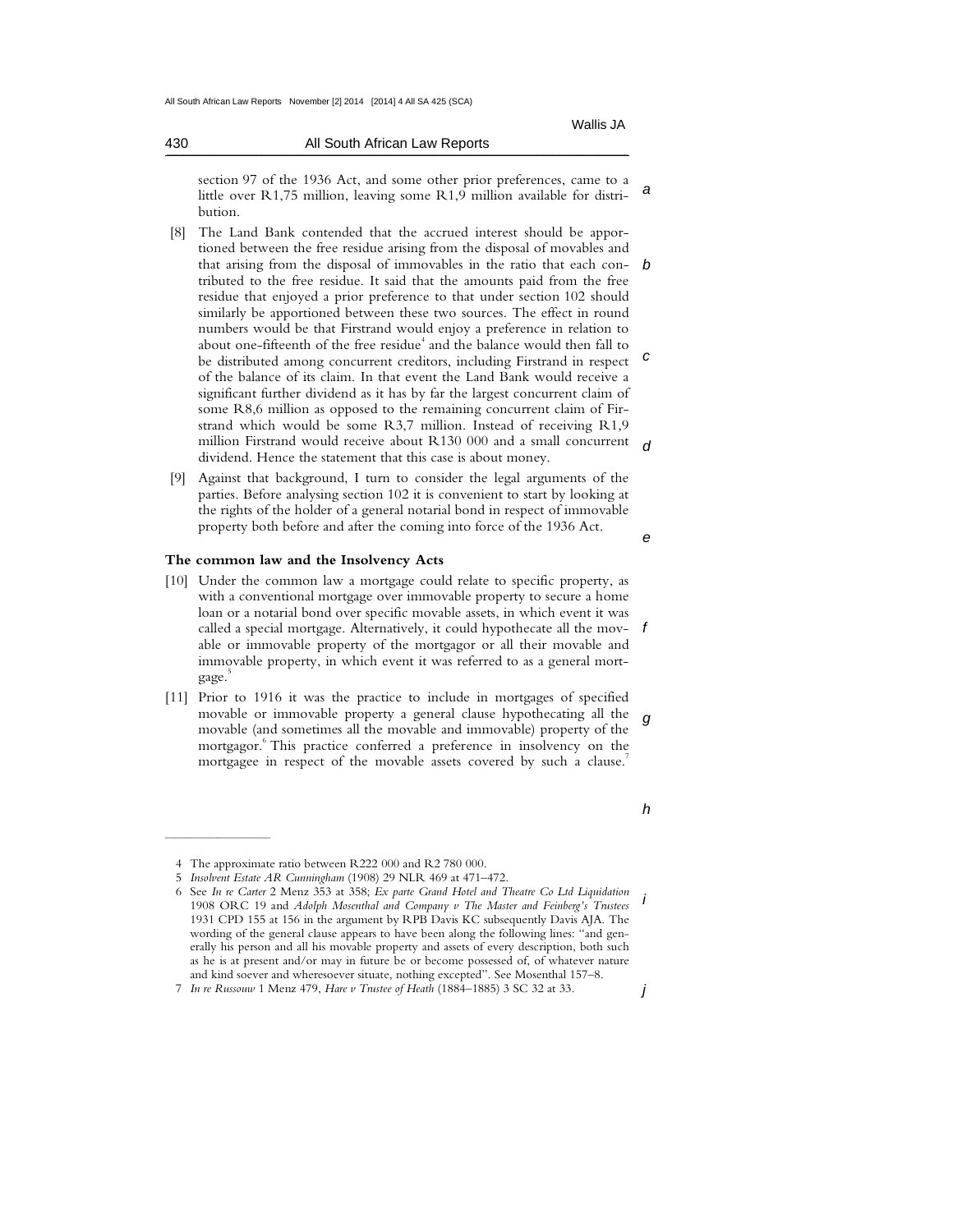| <b>SCA</b> | Firstrand Bank v Land & Agricultural Dev Bank | 431 |
|------------|-----------------------------------------------|-----|
| VVallis JA |                                               |     |

 $M = 0.5 - 1.8$ 

b

a However, it was nullified<sup>8</sup> by the provisions of section  $87(1)$  of the Insolvency Act 32 of 1916 (the "1916 Act"), which provided that:

"No general bond registered after the commencement of this Act shall confer any preference in respect of immovable property, and no general clause in a special mortgage registered after the commencement of this Act shall confer any preference in respect of immovable property or of movable property which was not delivered to the mortgagee at the time of the mortgage and retained by him during the term thereof."

- [12] This section did not affect the preference on insolvency over movables enjoyed by the holder of a notarial bond, but it had two other effects. It excluded from any preference on insolvency movable assets covered by a gen-
- c d e eral clause in a special mortgage executed after 1916. A special mortgage was not defined but the court in *Adolph Mosenthal and Company v The Mas*ter and Feinberg's Trustees<sup>9</sup> held it to be a mortgage that took an asset out of the free residue of the estate, because the security it gave the mortgagee was a real right in the property hypothecated. Only a bond over specific immovable property had that effect. Such a bond was similar in effect to a pledge or tacit hypothec based on possession. The effect was to confine special bonds to bonds over immovable property. The bond in issue in that case was held to be a general bond and to enjoy a right of preference unaffected by section 87(1) of the 1916 Act. When the 1936 Act was passed the court's conclusion was incorporated in the definition of a special mortgage in section 2.
- f [13] The second effect of section 87(1) of the 1916 Act, and the one more important for present purposes, was that it prohibited a general notarial bond from creating any preference on insolvency in respect of immovable property. It did so by invalidating any clause in a general notarial bond purporting to extend its reach to immovable property. That remains the present position in terms of section 86 of the 1936 Act, which commences with the same words as section 87(1) of the 1916 Act, namely: "No general mortgage bond registered after the thirty-first day of December, 1916, shall confer any preference in respect of immovable property . . . " The year after the 1936 Act was passed provisions were inserted
- g in the Deeds Registries Act 47 of 1937 to prevent bonds contravening section 87(1) from being registered. Section 53(1) of that Act prohibits registration of a notarial bond over immovables, as well as the registration of a mortgage or notarial bond containing the general clause purporting to bind all the immovable and movable property of the debtor.
- h [14] The resulting proposition that a notarial bond does not provide any i security over the immovable property of the debtor was fundamental to the argument on behalf of the Land Bank. It submitted that prior to insolvency Firstrand enjoyed no right of security over the immovable assets of Rubaco, which were not covered by the terms of the bond. Firstrand could perfect its security or enjoy a preference in the free residue under section 102 but only in respect of movable property. Thus far it was undoubtedly correct. It went on to contend that it would fly in the face of

 $\frac{1}{2}$  ,  $\frac{1}{2}$  ,  $\frac{1}{2}$  ,  $\frac{1}{2}$  ,  $\frac{1}{2}$  ,  $\frac{1}{2}$  ,  $\frac{1}{2}$  ,  $\frac{1}{2}$  ,  $\frac{1}{2}$  ,  $\frac{1}{2}$  ,  $\frac{1}{2}$  ,  $\frac{1}{2}$  ,  $\frac{1}{2}$  ,  $\frac{1}{2}$  ,  $\frac{1}{2}$  ,  $\frac{1}{2}$  ,  $\frac{1}{2}$  ,  $\frac{1}{2}$  ,  $\frac{1$ 

 <sup>8</sup> WH Mars KC "The Law of Insolvency in South Africa" (1ed) (1917) 206.

j 9 *Adolph Mosenthal and Company v The Master and Feinberg's Trustees* 1931 CPD 155.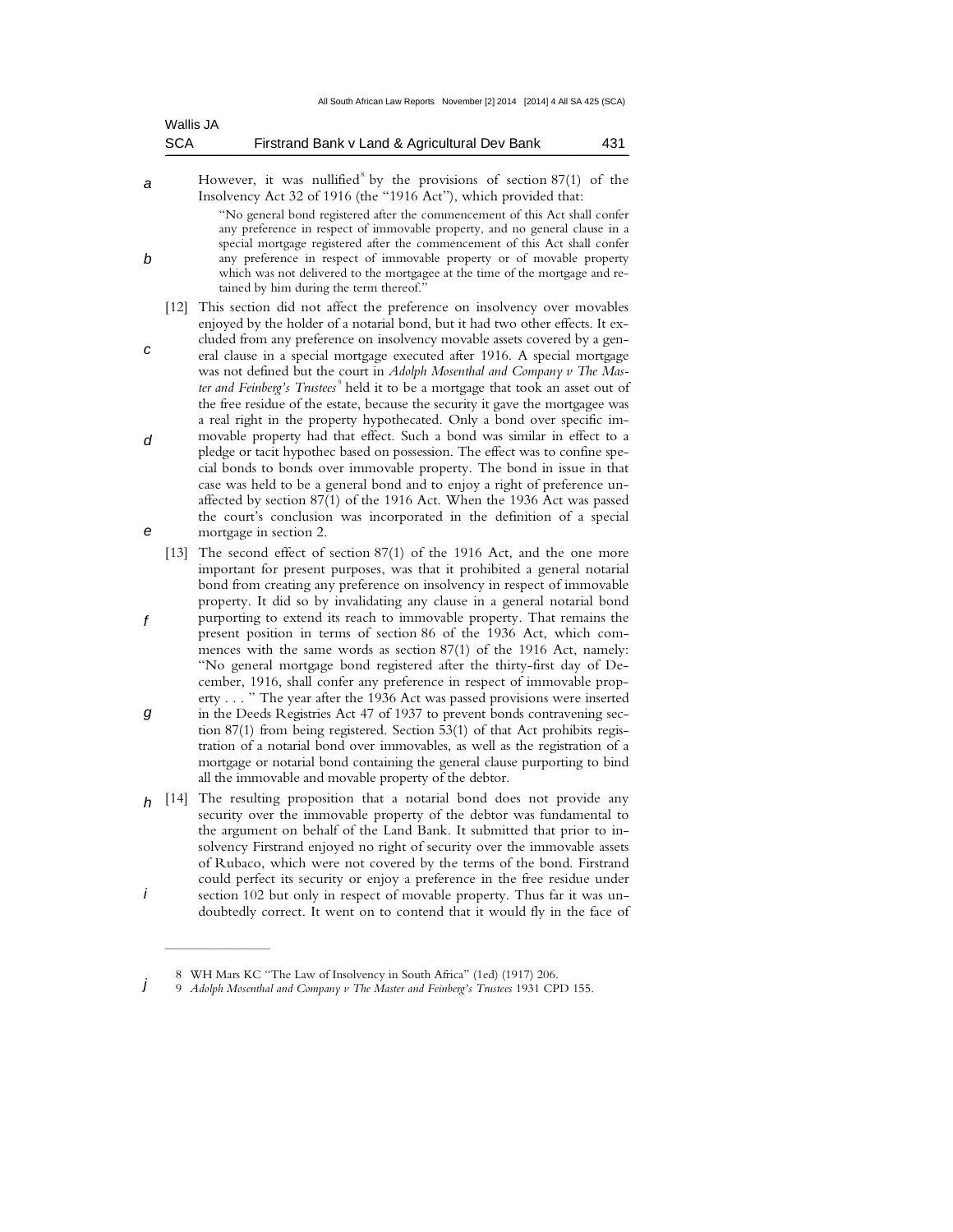Wallis JA

a

b

e

 the established common law position, as amended by the 1916 Act and the 1936 Act, to construe section 102 in a way that conferred on the mortgagee under a general notarial bond over movables a preference in insolvency over the proceeds of immovable property, that being the very preference that the common law and our Insolvency Acts in 1916 and 1936 had been at pains to deny it.

### **Judicial** *dicta* **and academic writing**

 $\frac{1}{2}$  ,  $\frac{1}{2}$  ,  $\frac{1}{2}$  ,  $\frac{1}{2}$  ,  $\frac{1}{2}$  ,  $\frac{1}{2}$  ,  $\frac{1}{2}$  ,  $\frac{1}{2}$  ,  $\frac{1}{2}$  ,  $\frac{1}{2}$  ,  $\frac{1}{2}$  ,  $\frac{1}{2}$  ,  $\frac{1}{2}$  ,  $\frac{1}{2}$  ,  $\frac{1}{2}$  ,  $\frac{1}{2}$  ,  $\frac{1}{2}$  ,  $\frac{1}{2}$  ,  $\frac{1$ 

- c [15] Section 102 was a novel provision introduced in the 1936 Act specifically affording a preference to the holder of a general notarial bond over movables.<sup>10</sup> The 1916 Act contained no corresponding section. From the outset, the leading textbooks on insolvency law expressed the view that its effect was no more than to state the common law position, namely that the holder of such a bond enjoyed a preference in the distribution of the free residue to the extent of the realised value of the movable assets covered by the bond. A brief consideration of their views is called for.
- d [16] In the edition of Wille and Millin's *Mercantile Law of South Africa*<sup>11</sup> immediately preceding the 1936 Act dealing with distributions of the free residue on insolvency it was said:

"General securities. The holders of general securities participate next in the free residue. The following are the forms of general securities which are effected today, and they confer a preference *to the extent mentioned*: . . .

A general bond registered after 1916 confers a preference *over movable property only* (Section 87(1); *Sonday v McCarthy NO* 1932 CPD 336) . . . " (My emphasis.)

When the 10th edition of that book was published in 1941, after the 1936  $\epsilon$ Act had come into force, the quoted passage was repeated save that reference was made after the heading "General securities" to section 102. Professor Wille expressed the same view in his subsequent publications.<sup>12</sup> So did the author of Mars on *The Law of Insolvency in South Africa*. 13

g [17] It is fair to say that until recently this view could be taken as the received wisdom. It was repeated in every edition of *Mars* up to and including the eighth, $14$  and similar statements are to be found in other

h

i 10 From the record of parliamentary debates it appears to have been introduced as an amendment inserted at the committee stage of the proceedings, but there is nothing in the record of the debates to indicate what prompted this. It was not a product of the Insolvency Conference that preceded the 1936 Act and involved a wide range of people.

 <sup>11</sup> George Wille and Philip Millin "Mercantile Law of South Africa" (8ed) (1934) 263.

 <sup>12</sup> George Wille "Principles of the South African Law" (2ed) (1945) at 231.

 <sup>13</sup> WH Mars "The Law of Insolvency in South Africa" (3ed) (1936) by HE Hockley at 343.

j 14 Elmarie de la Rey Mars "The Law of Insolvency in South Africa" (8ed) (1988) at 383.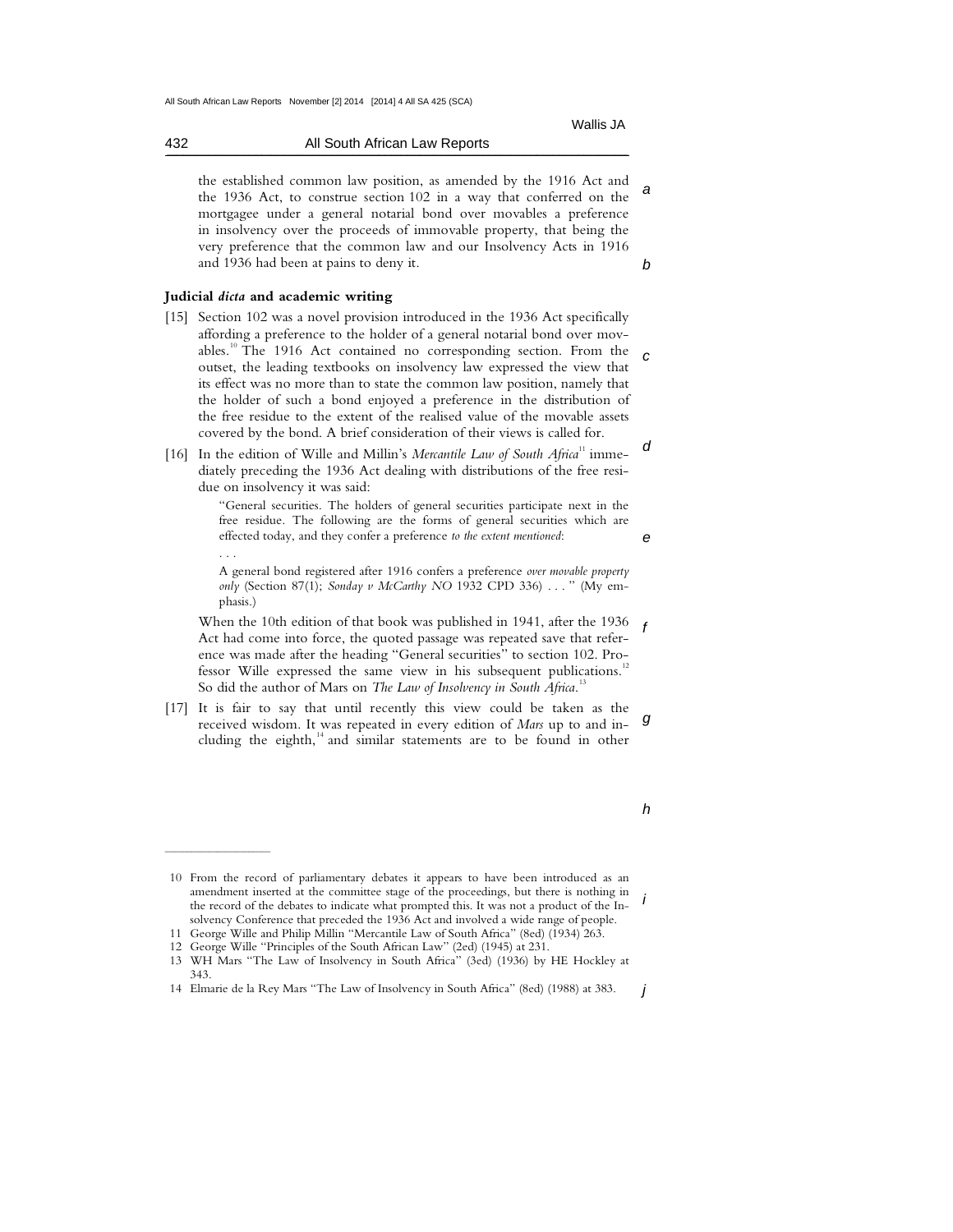| Wallis JA  |                                               |     |
|------------|-----------------------------------------------|-----|
| <b>SCA</b> | Firstrand Bank v Land & Agricultural Dev Bank | 433 |

- a textbooks.<sup>15</sup> The most recently published, Meskin's *Insolvency Law* is clear that the holder of a general notarial bond enjoys a preference in relation to "the proceeds remaining in the free residue of the realisation of all the insolvent's movable property."<sup>1</sup>
- b [18] The only potentially dissenting voices are those of the authors of the most recent edition of *Mars*<sup>17</sup> who say that the issue is controversial, but who read the decision of this Court in *Cooper*<sup>18</sup> as saying that the preference is not limited to the proceeds of movable property. I am unable to find anything in the decision in *Cooper* that supports this view. The case was concerned with a special notarial bond, not a general notarial bond, and it
- c d held, contrary to earlier authority,<sup>19</sup> that outside the specific list of preferences contained in sections 96 to 102 of the 1936 Act there was no room for the recognition of any other preference even though such preference would have been recognised by the common law. The court did not express a view on the interpretation or effect of section 102. The effect of the decision was reversed by the Security by Means of Movable Property Act 57 of 1993 (the "Security Act") to which I will revert.
	- [19] Judicial opinion on the rights in insolvency of the holder of a general notarial bond over movables has consistently been that such a creditor enjoys a preference out of the free residue of the estate, but only up to the value of the assets hypothecated. Friedman J, giving the judgment of the Full Court, in *Geyser NO v Fuhri*,<sup>20</sup> said:
		- "His claim will then be preferent to the extent to which he receives payment out of the proceeds of the movable assets covered by the general bond but his claim will be concurrent in respect of the difference and *to the extent that a*

e

 $\overline{\phantom{a}}$  , where the contract of the contract of the contract of the contract of the contract of the contract of the contract of the contract of the contract of the contract of the contract of the contract of the contr

 17 Eberhard Bertelsmann and others "Mars the Law of Insolvency in South Africa" (9ed) (2008) para 22.11.

 19 *Vrede Koöp Landboumaatskappy Bpk v Uys* 1964 (2) SA 283 (O) [also reported at [1964] 2 All SA 499 (O) – Ed] following the approach in relation to the 1916 Act in *B Ebrahim Ismail & Co v Khan's Trustee* 1930 NPD 136. See also Basil Wunsh "What Rights of Preference are enjoyed by a Special Notarial Bond" (1960) 23 THRHR 112, where it

 20 *Geyser NO v Fuhri* 1980 (1) SA 598 (N) at 602A–B [also reported at [1980] 1 All SA 99 (N) – Ed]. See also *International Shipping Co* (*Pty*) *Ltd v Affinity* (*Pty*) *Ltd and another* 1983 (1) SA 79 (C) at 84C–E [also reported at [1983] 3 All SA 231 (C) – Ed] and *Ninian & Lester* (*Pty*) *Ltd v Perry NO* 1991 (1) SA 66 (N) at 72H–J [also reported at [1991] 1 All

f g 15 George Wille "Wille's Principles of South African Law" (5ed) (1966) at 233 and (6ed) (1970) by JTR Gibson at 237; Wille and Millin's "Mercantile Law of South Africa" (18ed) (1984) Ed JF Coaker and DT Zeffertt at 389; Catherine Smith "The Law of Insolvency" (3ed) (1988) at 234; Elmarie de la Rey and Robert Sharrock Hockley's "Insolvency Law" (5ed) (1990) at 121; PJ Badenhorst, Juanita Pienaar and Hanri Mostert Silberberg and Schoeman's "The Law of Property" (5ed) (2006) para 16.6.1.1, at 385 and GF Lubbe (revised by TJ Scott) "Mortgage and Pledge" in Joubert *LAWSA* Vol 17(2) (2ed) (2008) para 517.

 <sup>16</sup> Meskin's "Insolvency Law" and its operation in winding-up Eds Justice PAM Magid, Professor André Boraine, Jennifer A Kunst and Professor David Burdette (loose-leaf) para 12.4.10 Issue 26 the volume being up to date to May 2013 and Issue 40.

h 18 *Cooper NO en andere v Die Meester en 'n ander* 1992 (3) SA 60 (A) [also reported at [1992] 2 All SA 20 (A) – Ed].

i was argued, on the strength of s 88 of the 1936 Act, that the reference to a general mortgage bond included a bond specially hypothecating movables, and *Insolvent Estate AR Cunningham* (1908) 29 NLR 469 at 471–472.

j SA  $50 (N) - Ed$ ].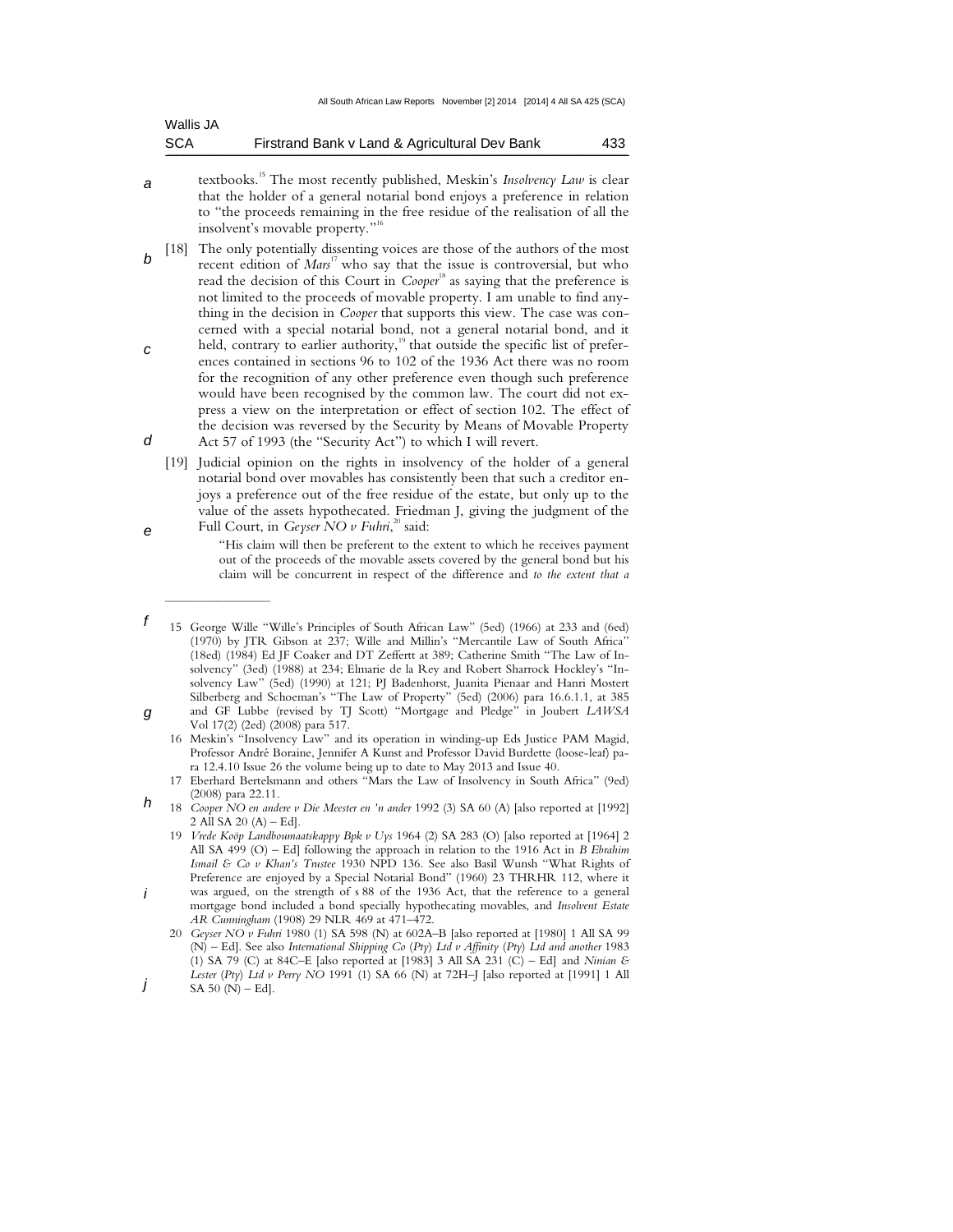a

e

f

| distribution may be made out of the proceeds of immovable property forming part of the        |  |  |
|-----------------------------------------------------------------------------------------------|--|--|
| <i>insolvent estate, he will only be paid a dividend on that difference.</i> " (My emphasis.) |  |  |

To similar effect is the statement by Harms JA in *Contract Forwarding*<sup>21</sup> that it is trite that:

b "The rights of the bondholder are of importance mainly upon insolvency. The bondholder is not a secured creditor and is entitled to a preference over the concurrent creditors of the insolvent only with respect to the proceeds of assets subject to the bond."

c d [20] All the judicial statements on the point were for one or other reason *obiter dicta*, and some of the earlier judgments may have been referring to both general and special notarial bonds, because, until *Cooper*, special bonds over movables were accepted as conferring a preference to payment out of the free residue up to the value of the goods hypothecated. However, they represent considered statements of the law and cannot be disregarded. Nor can the substantial and long-standing consensus among writers on insolvency law. The argument urged upon us on behalf of Firstrand flies in the face of accepted wisdom on the rights of the holder of a general notarial bond on insolvency. It is an argument described by one writer $^{22}$  in the following terms:

> "[W]hile the literal and textual reading of s 102 would then give to the limited general bond holder a right of preference in relation to the whole free residue . . . it is very unlikely that this would ever be held to be the intention of the Act."

[21] It is appropriate therefore to approach the construction of section 102 with caution. In *Cooper*, this Court disregarded the accepted view and commercial practice in relation to the preference enjoyed by the holders of special notarial bonds. The disruptive and commercially unacceptable result of the decision led to a need for remedial legislation in the form of the Security Act. That is not a result to be lightly contemplated.

### **Section 102**

 $\overline{\phantom{a}}$  , where the contract of the contract of the contract of the contract of the contract of the contract of the contract of the contract of the contract of the contract of the contract of the contract of the contr

g h [22] The 1936 Act distinguishes between secured claims and unsecured claims. Secured claims are those claims secured by special mortgages, a landlord's legal hypothec, a pledge or a right of retention.<sup>23</sup> Since 1936 special mortgages have included mortgages of immovable property and the diminishing class of notarial mortgage bonds registered prior to 1993 under the Notarial Bonds (Natal) Act 18 of 1932. Since 1993 they have also included notarial mortgage bonds hypothecating specially described property in terms of the Security Act.<sup>24</sup> General notarial bonds are expressly excluded. The assets held under securities recognised by the 1936 Act do not fall into the free residue of the estate.<sup>25</sup> Where the realisation of the security held by a secured creditor is insufficient to satisfy the claim, that creditor is an unsecured creditor in respect of the balance.

j

i

 <sup>21</sup> *Contract Forwarding* (*Pty*) *Ltd v Chesterfin* (*Pty*) *Ltd*, *supra* para [3].

 <sup>22</sup> Philip Sacks "Notarial Bonds in South African Law" (1982) 99 SALJ 605 at 613.

 <sup>23</sup> See the definition of "security" in s 2 of the 1936 Act.

 <sup>24</sup> See the definition of "special mortgage" in s 2 of the 1936 Act.

 <sup>25</sup> See the definition of "free residue" in s 2 of the 1936 Act.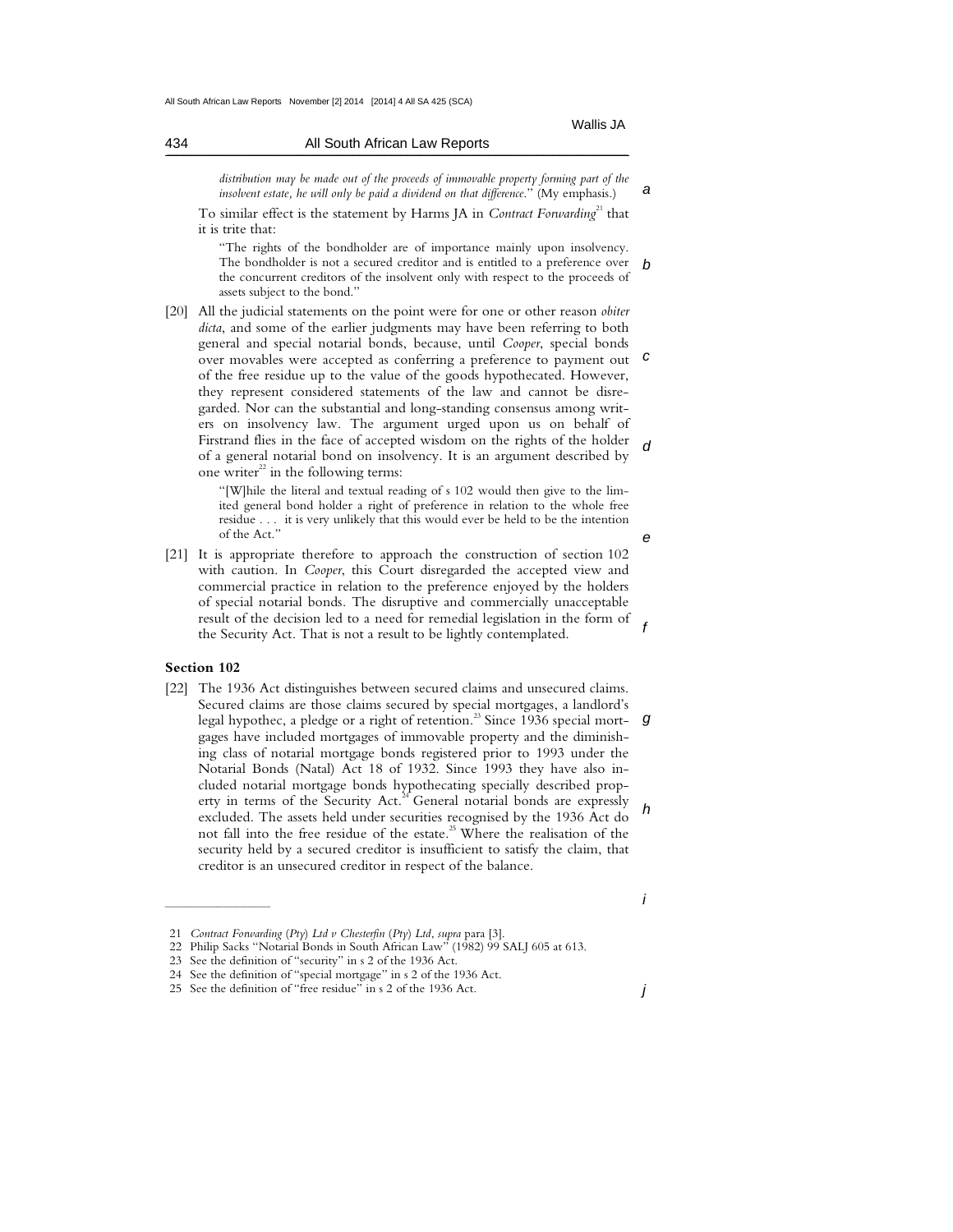| Wallis JA  |                                               |     |
|------------|-----------------------------------------------|-----|
| <b>SCA</b> | Firstrand Bank v Land & Agricultural Dev Bank | 435 |

- a b [23] Within the class of unsecured creditors there is a distinction between those creditors who enjoy a preference in the distribution of the free residue and those who do not. The preferences are those set out in sections 96 to 102 of the 1936 Act. In terms of the decision in *Cooper* that constitutes a closed list of preferent claims, each of which succeeds the previous one as one progresses from section 96 to section 102. All other creditors are concurrent creditors. In terms of section 103 of the 1936 Act, after the claims enjoying a preference have been satisfied, concurrent creditors share in the balance of the free residue in proportion to the value of their claims.
- c [24] Preferent creditors are not necessarily paid in full from the free residue, d but only to the extent of their preference. Thus funeral and deathbed expenses under section 96(1) are limited to R300. The taxed costs of execution, other than the fees of the sheriff are limited to R50 under section 98(1)(b) and the preference in respect of salaries or wages of former employees is limited in accordance with sections 98A(1) and 2(a). To the extent that they are not paid these preferent creditors are unsecured
	- [25] That brings me to section 102 itself, which reads:

creditors in relation to the balance of their claims.

e

f

"Preference under a general bond.– Thereafter any balance of the free residue shall be applied in the payment of any claims proved against the estate in question which were secured by a general mortgage bond, in their order of preference with interest thereon calculated in manner provided in subsection (2) of section *one hundred and three*."

 The critical words in this section are "any claims . . . which were secured by a general mortgage bond". Do these words relate to the entire claim of the holder of a general mortgage bond, or do they relate only to that part of the claim that is in fact secured by the bond? In other words, do they apply only to the portion of the claim equivalent to the realised value of the hypothecated movables? The former construction favours Firstrand and the latter the Land Bank.

- g h i j [26] Unfortunately in their initial arguments neither party to this appeal focussed their arguments on these critical words. Firstrand appeared to assume that they bore the former meaning and concentrated on the words "any balance of the free residue", which are hardly controversial. The Land Bank's argument was that the effect of Firstrand's approach was to nullify section 86 and give rise to an absurdity flowing from the matters discussed above. This led to the broad submission that "section 102 must be interpreted to limit the preference enjoyed by holders of general bonds to a preference in respect of the free residue relating to the proceeds of the sale of movable property". But while that may be the conclusion of a process of interpretation it is not the correct starting point. In the result, it failed to deal with the central issue in construing section 102 of the meaning of the expression "any claims . . . secured by a general mortgage bond". Both parties delivered supplementary heads after the Court pertinently drew the point to their attention and invited argument on it. Firstrand's supplementary argument merely traversed the ground covered in its original heads of argument, but it included one very important concession to which I will revert. The Land Bank contended in its supplementary argument that the second construction was correct.
-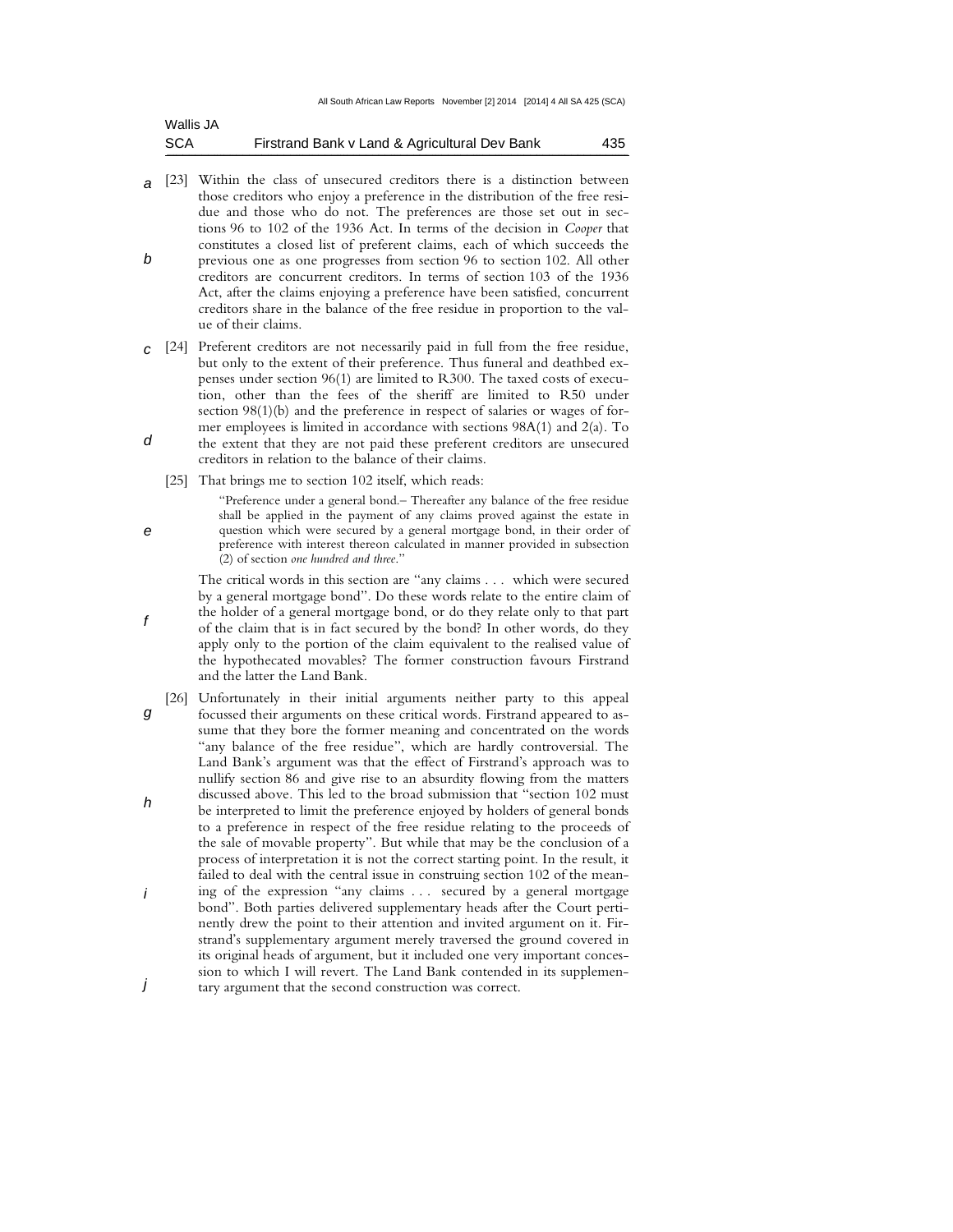| 436 | All South African Law Reports |
|-----|-------------------------------|
|     |                               |

a [27] The process of interpretation is no longer one in which we seek out a notional plain meaning of the words used, ignoring context and the circumstances in which the document being interpreted, whether a contract or a statute or a patent specification, came into being.<sup>26</sup> Nonetheless, it must start with the actual words used. I pointed out in *Endumeni* that:

> b "The 'inevitable point of departure is the language of the provision itself', read in context and having regard to the purpose of the provision and the background to the preparation and production of the document."

Wallis JA

c

 It is therefore incumbent on Counsel to identify the meaning for which they contend so that it can be tested against the language used, not simply to engage in generalities. The reason is simple. If the words are unable to bear the meaning contended for then that meaning is impermissible.<sup>27</sup>

- d e [28] The critical words "claims . . . which were secured by a general mortgage bond" may refer either to the whole of the bondholder's claim or to the portion of the claim that is actually secured by the bond. The former meaning is supported by the fact that the bondholder is notionally entitled to recover its entire claim from the proceeds of the realisation of the hypothecated movables. This is so even if neither the bondholder nor the debtor actually contemplates when the bond is registered that realising the encumbered assets will suffice to discharge the debt. Thus for example they may value the movables at half a million Rand while the debt is for several million Rand. However, if it transpires that the movables include a valuable antique or work of art their realisation may produce sufficient to discharge the entire debt. But in that situation the debt is paid from the hypothecated property alone, which is not the present case.
- bondholder enjoys from the bond. Taking again the example of movable  $f$ g [29] In the context of insolvency the other meaning is also permissible and, in one sense, more realistic in that it properly reflects the security that the property valued at half a million Rand being hypothecated to secure a claim of several million Rand it is entirely appropriate for the bondholder to say that it has a secured claim of half a million rand and an unsecured and concurrent claim for the balance. That is after all the very situation in which any holder of security as defined in the 1936 Act finds itself if their security is insufficient to satisfy their claim. Section 83(12) says so expressly. Firstrand correctly point out that the holder of a general notarial bond does not hold security as defined in the 1936 Act, but it is nonetheless secured in the general sense that the bond provides it with some security for its claims. That is the sense in which section 102 uses the word "secured".
- [30] The first meaning is perhaps the one that is the most obvious linguisti-  $h$ cally. Indeed, it is the one to which I initially inclined. But the latter one is certainly a tenable interpretation to give to the words used in

 $\frac{1}{2}$  ,  $\frac{1}{2}$  ,  $\frac{1}{2}$  ,  $\frac{1}{2}$  ,  $\frac{1}{2}$  ,  $\frac{1}{2}$  ,  $\frac{1}{2}$  ,  $\frac{1}{2}$  ,  $\frac{1}{2}$  ,  $\frac{1}{2}$  ,  $\frac{1}{2}$  ,  $\frac{1}{2}$  ,  $\frac{1}{2}$  ,  $\frac{1}{2}$  ,  $\frac{1}{2}$  ,  $\frac{1}{2}$  ,  $\frac{1}{2}$  ,  $\frac{1}{2}$  ,  $\frac{1$ 

i

 <sup>26</sup> *Natal Joint Municipal Pension Fund v Endumeni Municipality* 2012 (4) SA 593 (SCA) para [18] [also reported at [2012] 2 All SA 262 (SCA) – Ed]; *Bothma-Batho Transport* (*Edms*) *Bpk v S Bothma & Seun Transport* (*Edms*) *Bpk* 2014 (2) SA 494 (SCA) paras [10]–[12] [also reported at [2014] 1 All SA 517 (SCA) – Ed].

j 27 *South African Airways* (*Pty*) *Ltd v Aviation Union of South Africa and others* 2011 (3) SA 148 (SCA) paras [25]–[30] [also reported at [2011] 3 All SA 72 (SCA) – Ed].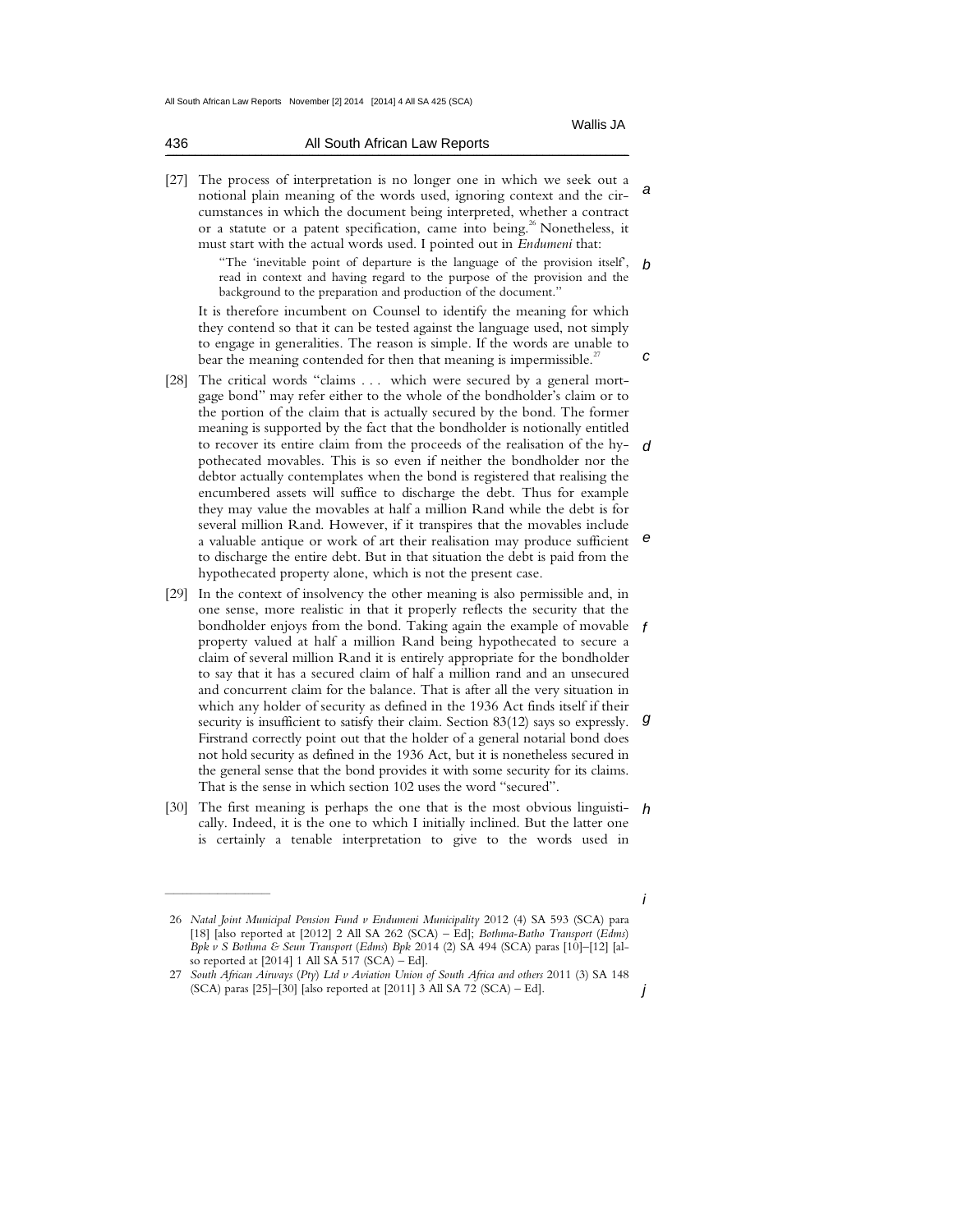| Wallis JA  |                                               |     |
|------------|-----------------------------------------------|-----|
| <b>SCA</b> | Firstrand Bank v Land & Agricultural Dev Bank | 437 |

- a section 102. In that situation context and background are the safest guides to selecting which is more appropriate. As the earlier discussion shows, both are overwhelmingly in favour of the second meaning. In addition, there are I think certain factors that are decisive in its favour.
- b [31] The first of these is the principle that once the company is placed in liquidation a *concursus creditorum* arises effectively freezing the rights of creditors as at the date of liquidation. Not only are claims fixed at that date, but the security rights of creditors claiming to hold security in the broadest sense for their claims are fixed at that date. As Innes CJ said:<sup>2</sup>

"[T]he hand of the law is laid upon the estate, and at once the rights of the general body of creditors have to be taken into consideration. No transaction can thereafter be entered into with regard to estate matters by a single creditor to the prejudice of the general body. The claim of each creditor must be dealt with as it existed at the issue of the order."

 A commitment to provide security that has not been implemented prior to liquidation cannot be implemented thereafter and, if it is, the resultant security is null and void.<sup>29</sup> The effect of the interpretation of section  $102$ contended for by Firstrand would be that the holder of a general notarial bond would acquire on liquidation greater rights than it enjoyed at the date of liquidation and its security would be enhanced. I do not say that the Legislature could not do that, but in the absence of any clear indication that this was the purpose of section 102 it is not a construction that should be favoured.

- f g [32] Then there is a practical issue. Under section 51(1)(b) of the Deeds Registries Act, if a notarial bond is to cover not only existing but also future debts, a sum must be fixed in the bond as an amount by which future debts "shall not be secured by the bond". That was the case with this bond and many, if not most, notarial bonds limit the extent of the debt covered by the bond. In other words, the claim is secured generally but only to a limited extent. What then is to happen if after liquidation the amount of the claim exceeds the sum secured by the notarial bond? Can it be that the creditor will enjoy a preference in the distribution of the free residue of the insolvent estate in an amount greater than the amount secured by the bond? The obvious answer is that the creditor does not receive such a preference, and Firstrand conceded as much in its supplementary heads of argument. The reason why that concession is correct must be that the claim is only, in the words of section 102, secured by a
- h general mortgage bond to the extent stated in the bond and is unsecured and therefore concurrent to the extent that it exceeds that amount. But, if that is the case, there is no reason not to treat the situation where the amount of the claim exceeds the value of the movables hypothecated under the bond in the same way. In other words, although there is a single claim, for example, for money lent and advanced, only a part of it is

d

e

i

 $\frac{1}{2}$  ,  $\frac{1}{2}$  ,  $\frac{1}{2}$  ,  $\frac{1}{2}$  ,  $\frac{1}{2}$  ,  $\frac{1}{2}$  ,  $\frac{1}{2}$  ,  $\frac{1}{2}$  ,  $\frac{1}{2}$  ,  $\frac{1}{2}$  ,  $\frac{1}{2}$  ,  $\frac{1}{2}$  ,  $\frac{1}{2}$  ,  $\frac{1}{2}$  ,  $\frac{1}{2}$  ,  $\frac{1}{2}$  ,  $\frac{1}{2}$  ,  $\frac{1}{2}$  ,  $\frac{1$ 

c

 <sup>28</sup> *Walker v Syfret NO* 1911 AD 141 at 166 most recently cited by this Court in *Gainsford NO and others v Tanzer Transport* (*Pty*) *Ltd*; *Gainsford NO and others v Tanzer Transport* (*Pty*) *Ltd and others* 2014 (3) SA 468 (SCA) para [1] [also reported at [2014] 3 All SA 21  $(SCA) - Ed$ .

j 29 *Ward v Barrett NO and another NO* 1963 (2) SA 546 (A) at 552E–553A [also reported at  $[1963]$  2 All SA 597 (A) – Ed].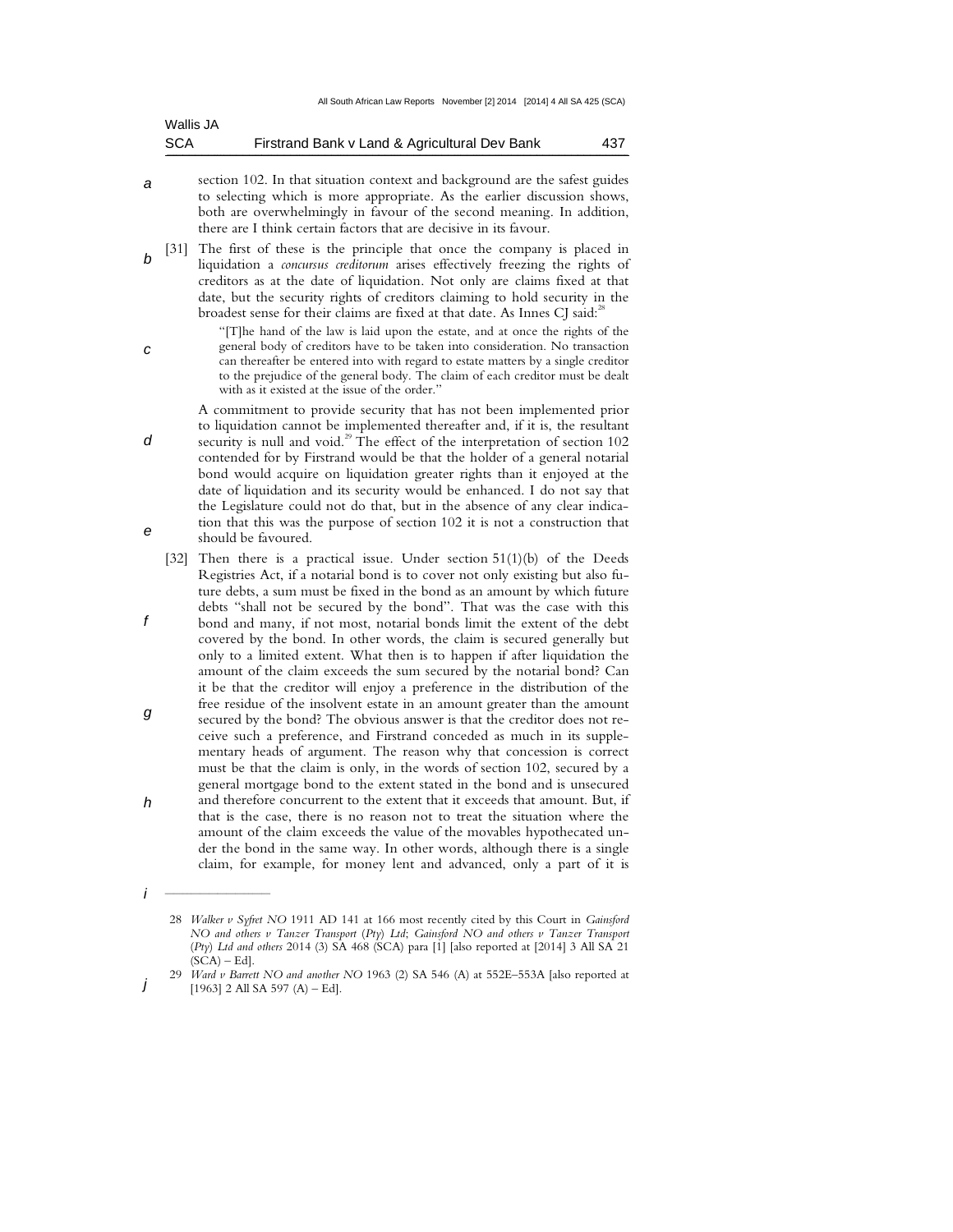438 All South African Law Reports

| טע |  | All Obdul Affican Law Reports |  |  |  |  |
|----|--|-------------------------------|--|--|--|--|
|    |  |                               |  |  |  |  |
|    |  |                               |  |  |  |  |

a secured by the general mortgage bond and the amount of the claim that is secured is determined by the value of the assets hypothecated.

- that heaps absurdity upon absurdity. Not only would the preference not  $\bm{b}$ c [33] On Firstrand's approach the bondholder in this latter case would be entitled to a preference in respect of its entire claim against the free residue because its claim was one secured by a general mortgage bond. But be confined to the value of the property hypothecated, but it would not be confined by the express terms of its bond that limited the extent of the security that it provided. It is inconceivable that this can be the effect of section 102 and Firstrand rightly conceded that this was not correct. It is one thing to afford a creditor that has taken security in this form a preference in respect of the proceeds of that security. It is another matter entirely to afford it a preference that ignores and goes beyond the terms of that security. There is nothing in section 102 or the 1936 Act to suggest that its purpose was to provide a windfall gain on insolvency to this particular class of creditor.
- [34] One further matter illustrates why the contentions by Firstrand cannot be  $d$ e correct. Take the situation where the movable assets prove worthless or perhaps have been destroyed. Any free residue would then be derived entirely from the realisation of immovable property in the estate. To afford the bondholder a preference to that free residue would afford it something to which it was never entitled before insolvency, would breach the *concursus creditorum* principle, and would give rise to an absurdity. One does not adopt interpretations that are inconsistent with basic principles of law and are not commercially sensible, particularly in a field that is entirely concerned with commercial dealings.
- had been raised under the 1916 Act which did not refer to any prefer-  $f$ g [35] The apparent purpose of section 102 was to deal with a contention that ence being afforded to the holders of notarial bonds over movables, whether special or general – that all these common law preferences had been removed. While the argument had been rejected<sup>30</sup> no doubt those who drafted the Act thought it appropriate to put the matter beyond question by expressly providing for such a preference in section 102. It may be that they chose language that was inapt to include special notarial bonds, as was held by this Court in *Cooper*, but that is the obvious purpose underpinning this provision. There is nothing to support the notion that the Legislature was concerned to afford holders of notarial bonds a special preference.
- [36] Firstrand sought support for its contentions in the proposition that the  $h$ i bond covered all movable property including cash. Relying on the judgment in *Sarwill Agencies (Pty)* Ltd v Jordaan  $NO<sup>31</sup>$  it argued that once the assets in the estate, including the immovable assets, were realised, the proceeds of the realisation became movable property subject to their bond. It is unnecessary for present purposes to decide whether *Sarwill* was

 $\frac{1}{2}$  ,  $\frac{1}{2}$  ,  $\frac{1}{2}$  ,  $\frac{1}{2}$  ,  $\frac{1}{2}$  ,  $\frac{1}{2}$  ,  $\frac{1}{2}$  ,  $\frac{1}{2}$  ,  $\frac{1}{2}$  ,  $\frac{1}{2}$  ,  $\frac{1}{2}$  ,  $\frac{1}{2}$  ,  $\frac{1}{2}$  ,  $\frac{1}{2}$  ,  $\frac{1}{2}$  ,  $\frac{1}{2}$  ,  $\frac{1}{2}$  ,  $\frac{1}{2}$  ,  $\frac{1$ 

 <sup>30</sup> *B*. *Ebrahim Ismail & Co v Khan's Trustee* 1930 NLR 136.

j 31 *Sarwill Agencies* (*Pty*) *Ltd v Jordaan NO* 1975 (1) SA 938 (T) [also reported at [1975] 2 All SA 289  $(T) - Ed$ ].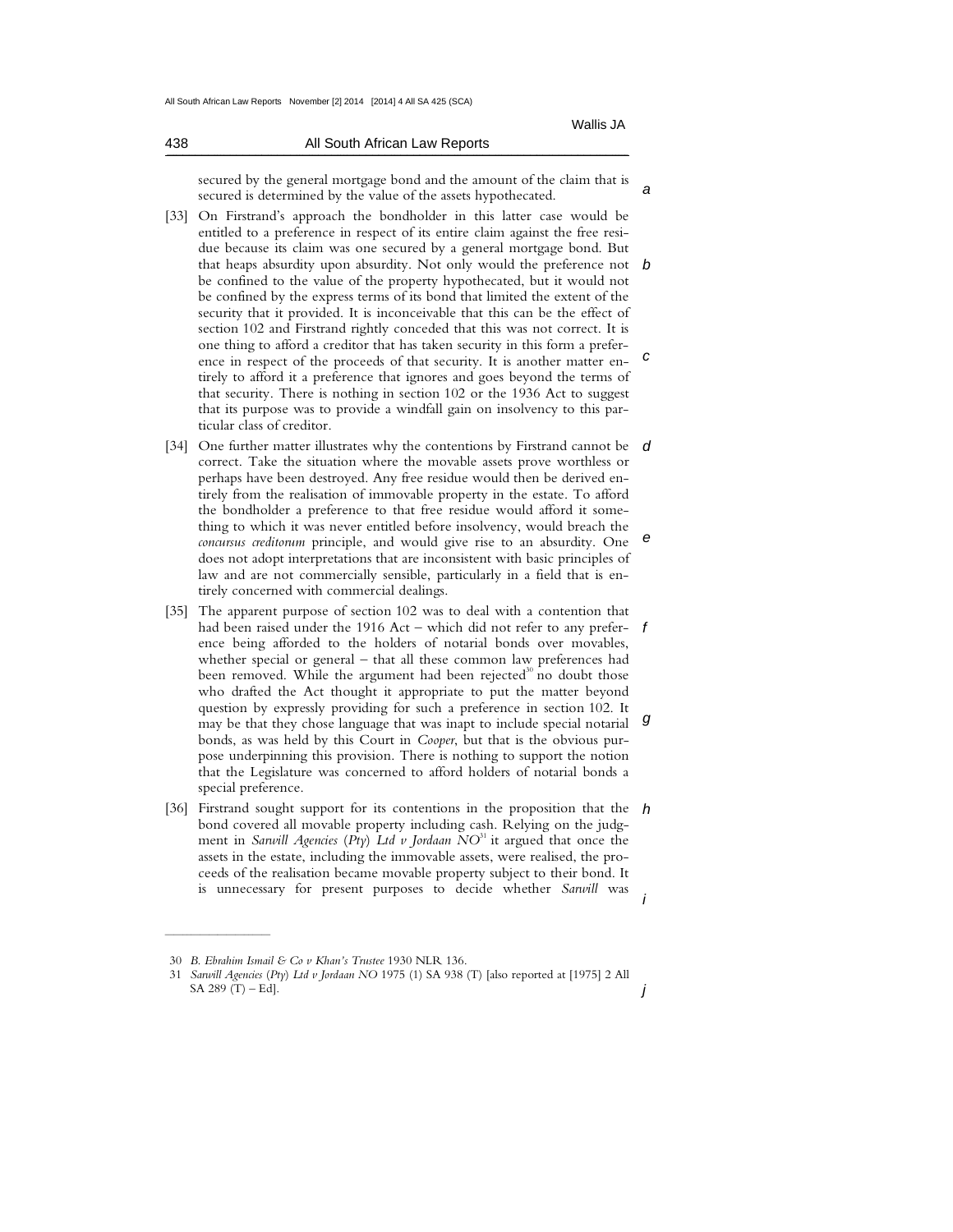| Wallis JA  |                                               |     |
|------------|-----------------------------------------------|-----|
| <b>SCA</b> | Firstrand Bank v Land & Agricultural Dev Bank | 439 |

- a b c correctly decided because it dealt with an entirely different situation. The liquidator of a company had, during the course of the liquidation, acquired certain movable assets to enable him to sell a business as a going concern. When he did so the question was whether those assets had, after their acquisition, become subject to the creditor's notarial bond over movables on the basis that the bond was a continuing security. But that is not the same as this case where the immovable properties have been realised by the liquidator as required by the provisions of section 82 of the 1936 Act. To say that the proceeds of that realisation then fall within the terms of a notarial bond is to create, by the ordinary and obligatory processes of liquidation, a security and a right to a statutory preference in direct conflict with the existence of a *concursus creditorum.*
	- [37] Firstrand also submitted that the matter was resolved in its favour by virtue of the provisions of section 1(3) of the Security Act, which reads as follows:
- d e "Subject to the provisions of subsection (4) a notarial bond contemplated in subsection (1) other than a notarial bond contemplated in section 1 of the Notarial Bonds (Natal) Act, 1932 (Act No. 18 of 1932), which was registered before the commencement of this Act shall, upon the insolvency of the mortgagor before or after such commencement, confer on the mortgagee the same preference in respect of the entire free residue of the insolvent estate as that conferred on a mortgagee by a general bond in terms of section 102 of the Insolvency Act, 1936 (Act No. 24 of 1936)."
- f g h [38] The submission was not developed but emphasis was placed on the words "the entire free residue of the insolvent estate". However, for two reasons I do not think that assists Firstrand. First, the section was enacted to remedy the situation of existing holders of special notarial mortgage bonds after the decision in *Cooper*. It does not apply to bonds executed subsequently to the commencement of the Security Act. They are dealt with in section 1(1) of that Act and bondholders are given the status in insolvency of the holder of a pledge. In other words, they are secured creditors and look to the movable property specified in the bond to satisfy their claim even though it is not in their possession. Such assets do not on realisation fall into the free residue unless there is a surplus after paying the secured claim. This reversed the common law position as it had existed since 1830 and the decision in *In re Russouw*. By contrast existing holders of special bonds were given what, prior to *Cooper*, it had been thought they enjoyed, namely a preferent claim. This is said to be a preference in the entire free residue, but that language simply makes it clear that their preferent claim is not confined to the particular assets subject to their bond. That distinguishes it from the rights that such a bondholder will have under section 1(1). It does not, however, mean that their right to a preference from the free residue is unrestricted.
- i [39] Second, and decisively, the extent of the preference conferred by this j section is the same as that conferred on a mortgagee by a general bond in terms of section 102. One cannot then determine the effect of section 1(3) unless one has first determined the extent of the preference enjoyed by the holder of a general bond. If the preference of the mortgagee under a general bond is limited to the value of the property hypothecated under that bond, in other words to the value of the movables, then the